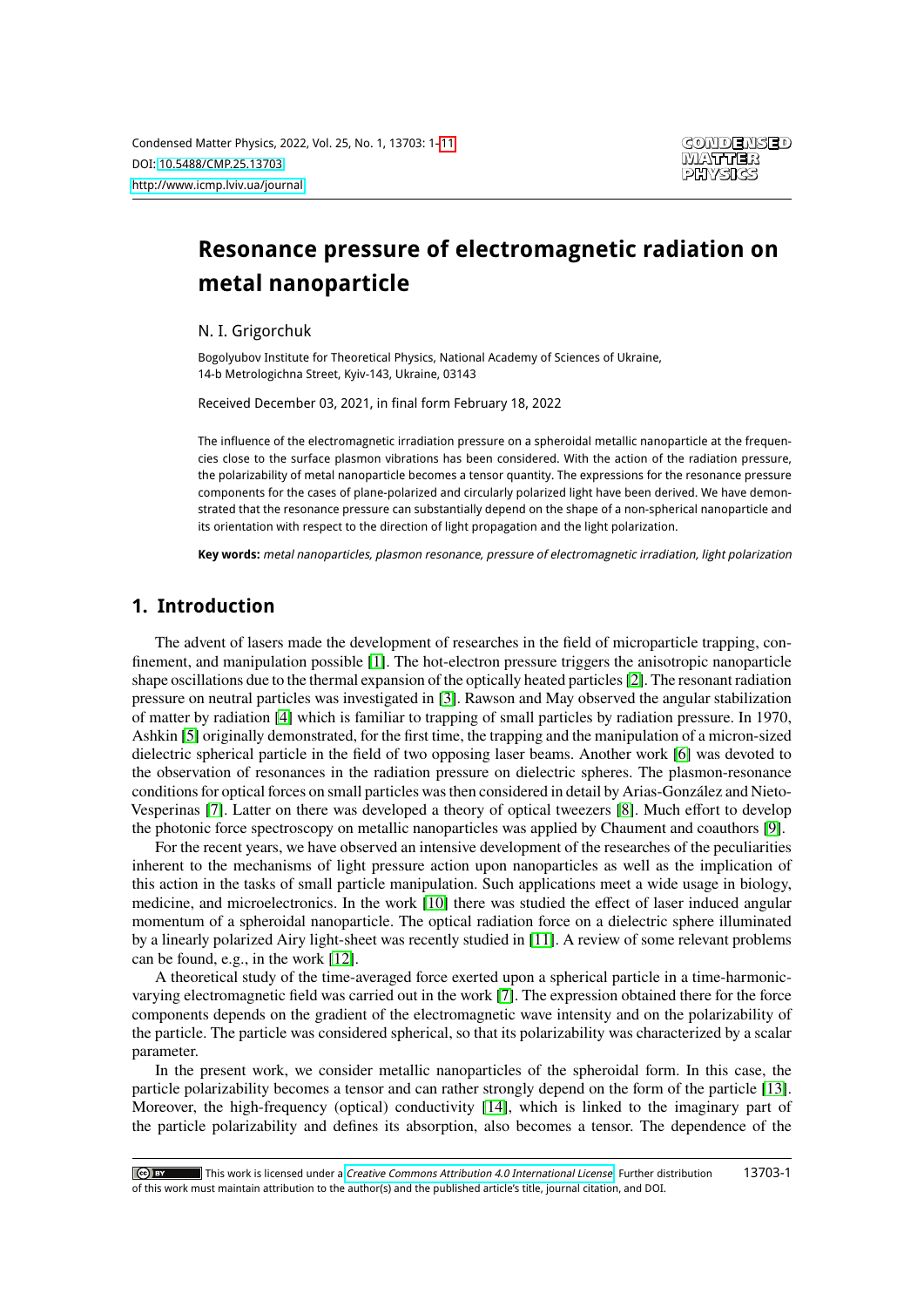polarizability of a metallic nanoparticle on its form becomes especially appreciable in the infra-red range of frequencies. Under such conditions, the expression for the components of the resonance pressure on a nanoparticle with the action of the laser beam, would substantially differ from those obtained in the spherical case.

## **2. Formulation of the problem**

For particles, whose dimensions are considerably smaller than the length of the electromagnetic wave, we apply the Rayleigh approximation, i.e., the particle is considered as a dipole in an uniform field. The force affecting such a particle equals

<span id="page-1-0"></span>
$$
\mathbf{F} = (\mathbf{d} \cdot \nabla) \mathbf{E}^{(0)} + \frac{1}{c} \dot{\mathbf{d}} \times \mathbf{B}^{(0)},
$$
 (2.1)

where **d** is the dipole moment of the particle,  $\dot{d}$  is the time derivative of **d**,  $\mathbf{E}^{(0)}$  is the electric field and  $\mathbf{B}^{(0)}$  is the magnetic field, and c is the speed of light. All quantities in equation [\(2.1\)](#page-1-0) are real. For our purpose, it is convenient to use the complex quantities, using in equation  $(2.1)$  for an arbitrary vector  $(V)$ the symbolic scheme

$$
\mathbf{V} \Rightarrow \frac{1}{2} (\mathbf{V} + \mathbf{V}^*). \tag{2.2}
$$

<span id="page-1-1"></span>We assue that the real and complex conjugate (with asterisk) quantities are varied with time harmonically:

$$
\mathbf{V} = \mathbf{V}_0 \exp(-i\omega t), \qquad \mathbf{V}^* = \mathbf{V}_0^* \exp(i\omega t). \tag{2.3}
$$

Here,  $\omega$  is the frequency of the electromagnetic wave. The time-dependence of the quantities in [\(2.3\)](#page-1-1) should determine the rapid oscillations of the force [\(2.1\)](#page-1-0). Therefore, the special case when this force is averaged over the period  $T$  of the wave is of our main interest here.

Let us now introduce the electromagnetic pressure force averaged over this time period:

<span id="page-1-2"></span>
$$
\overline{\mathcal{P}} = \overline{\mathbf{F}} = \frac{1}{4T} \int_{-T/2}^{T/2} dt \Big\{ [(d + d^*) \cdot \nabla] (E + E^*)
$$
  
+ 
$$
\frac{1}{C} (\dot{d} + \dot{d}^*) \times (B + B^*) \Big\},
$$
 (2.4)

where the electric **E** and magnetic **B** fields can be considered as normalized per unit surface area S of the particle. The second term in the integrand of expression [\(2.4\)](#page-1-2) can be integrated by parts using the well-known Maxwell's equation

$$
-\frac{1}{c}\frac{d\mathbf{B}}{dt} = \text{rot}\,\mathbf{E}.\tag{2.5}
$$

Then, instead of equation [\(2.4\)](#page-1-2), we obtain

<span id="page-1-3"></span>
$$
\overline{\mathcal{P}} = \frac{1}{4T} \int_{-T/2}^{T/2} dt \Big\{ \big[ (\mathbf{d} + \mathbf{d}^*) \cdot \nabla \big] (\mathbf{E} + \mathbf{E}^*)
$$
  
+ 
$$
(\mathbf{d} + \mathbf{d}^*) \times [\nabla \times (\mathbf{E} + \mathbf{E}^*)] \Big\}.
$$
 (2.6)

Now, taking advantage of the explicit dependence on time [see equations [\(2.3\)](#page-1-1)], it is easy to carry out the integration in equation [\(2.6\)](#page-1-3) with resect to the time. The light pressure averaged over the wave period that acts on a dipole with the dipole moment  $\mathbf{d}_0$  in the general case will have the form

<span id="page-1-4"></span>
$$
\overline{\mathcal{P}} = \frac{1}{4} \Big\{ (\mathbf{d}_0 \cdot \nabla) \mathbf{E}_0^* + (\mathbf{d}_0^* \cdot \nabla) \mathbf{E}_0
$$
  
+  $\mathbf{d}_0 \times [\nabla \times \mathbf{E}_0^*] + \mathbf{d}_0^* \times [\nabla \times \mathbf{E}_0] \Big\}.$  (2.7)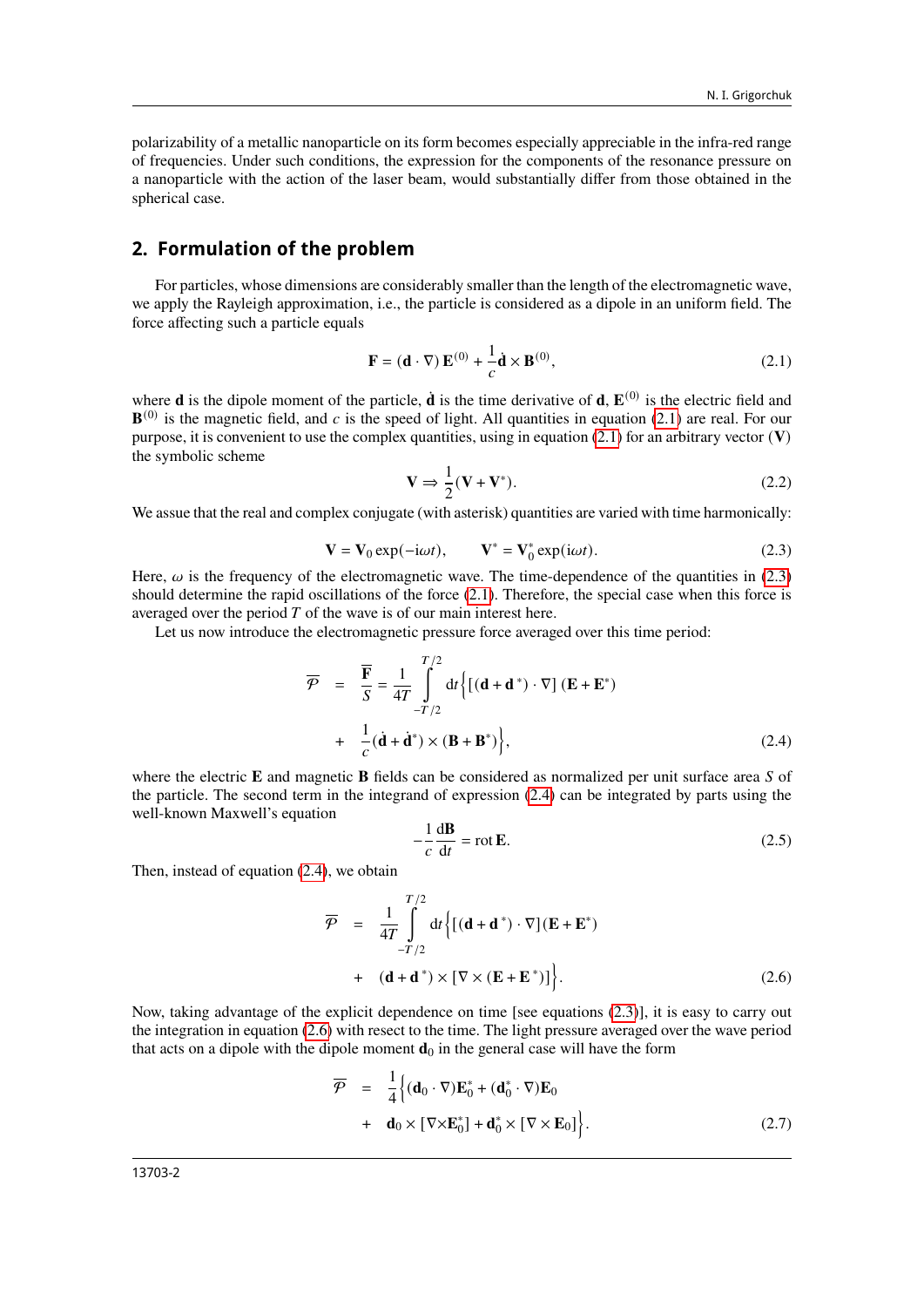Later, we will use formula [\(2.7\)](#page-1-4) to calculate the resonant pressure on a nanoparticle with irradiation by the laser beam.

<span id="page-2-1"></span>Herein below, we consider a metallic nanoparticle with an ellipsoid of revolution form. In the reference frame connected to the principal axes of this ellipsoid, the dipole moment of such a particle looks like [\[15\]](#page-9-15)

$$
d_{0j} = \frac{V}{4\pi} \frac{\varepsilon_{jj} - 1}{1 + L_j(\varepsilon_{jj} - 1)} E_{0j}, \quad j = x, y, z.
$$
 (2.8)

Here,  $V$  is the volume of the particle,  $L_i$  are the depolarization factors,

$$
\varepsilon_{jj} = \varepsilon'_{jj} + \varepsilon''_{jj} = \varepsilon' + i\frac{4\pi}{\omega}\sigma_{jj},\tag{2.9}
$$

 $\varepsilon'$  is the real part of the dielectric constant which has the form

<span id="page-2-4"></span>
$$
\varepsilon' = 1 - \frac{\omega_{\text{pl}}^2}{\omega^2},\tag{2.10}
$$

 $\omega_{\text{pl}}$  is the plasma oscillation frequency, and  $\sigma_{ij}$  are the diagonal elements of the tensor of high-frequency (optical) conductivity.

We admit the characteristic dimension of the metallic particle to be smaller than the mean free path of an electron in the direction of its scattering by phonons. Having assumed such a dimension and the asymmetric form of the particle, the conductivity becomes a tensor quantity as it was demonstrated in work [\[16\]](#page-9-16). In this case, the conductivity and, therefore, the dissipation are influenced by both the electric field  $E$  (electric absorption) and the magnetic field  $B$  (magnetic absorption) of the wave. For the case of the ellipsoid of revolution, the following components of the tensor  $\sigma_{ij}$  are distinct from zero in the reference frame connected to the principal axes of this ellipsoid:

<span id="page-2-2"></span>
$$
\sigma_{xx} = \sigma_{yy} \equiv \sigma_{\perp}, \quad \sigma_{zz} \equiv \sigma_{\parallel}, \tag{2.11}
$$

<span id="page-2-0"></span>while the depolarization factors equal

$$
L_x(e_p) = L_y(e_p) = \frac{1}{2} [1 - L_z(e_p)] \equiv L_{\perp},
$$
\n(2.12)

$$
L_z(e_p) \equiv L_{||} = \begin{cases} \frac{1 - e_p^2}{2e_p^3} \left( \ln \frac{1 + e_p}{1 - e_p} - 2e_p \right), & R_{\perp} < R_{||},\\ \frac{1 + e_p^2}{e_p^3} (e_p - \arctan e_p), & R_{\perp} > R_{||}.\end{cases} \tag{2.13}
$$

In expressions [\(2.13\)](#page-2-0) the notation

$$
e_p^2 = \begin{cases} 1 - R_\perp^2 / R_\parallel^2, & R_\perp < R_\parallel, \\ R_\perp^2 / R_\parallel^2 - 1, & R_\perp > R_\parallel, \end{cases} \tag{2.14}
$$

is introduced, where  $R_{\parallel}$  and  $R_{\perp}$  are the corresponding semi-axes of the ellipsoid of revolution.

Introducing the vector components of the dipole moment in the form

<span id="page-2-3"></span>
$$
d_{0i} = \sum_{j} \alpha_{ij} E_{0j},\tag{2.15}
$$

<span id="page-2-6"></span><span id="page-2-5"></span>equations [\(2.8\)](#page-2-1) and [\(2.11\)](#page-2-2) yield the following expressions for nonzero components of the polarizability tensor  $\alpha_{ij}$ :

$$
\alpha_{xx} = \alpha_{yy} \equiv \alpha_{\perp} = \frac{V}{4\pi} \frac{(\varepsilon_{\perp} - 1)}{1 + L_{\perp}(\varepsilon_{\perp} - 1)},\tag{2.16}
$$

$$
\alpha_{zz} \equiv \alpha_{\parallel} = \frac{V}{4\pi} \frac{(\varepsilon_{\parallel} - 1)}{1 + L_{\parallel}(\varepsilon_{\parallel} - 1)},
$$
\n(2.17)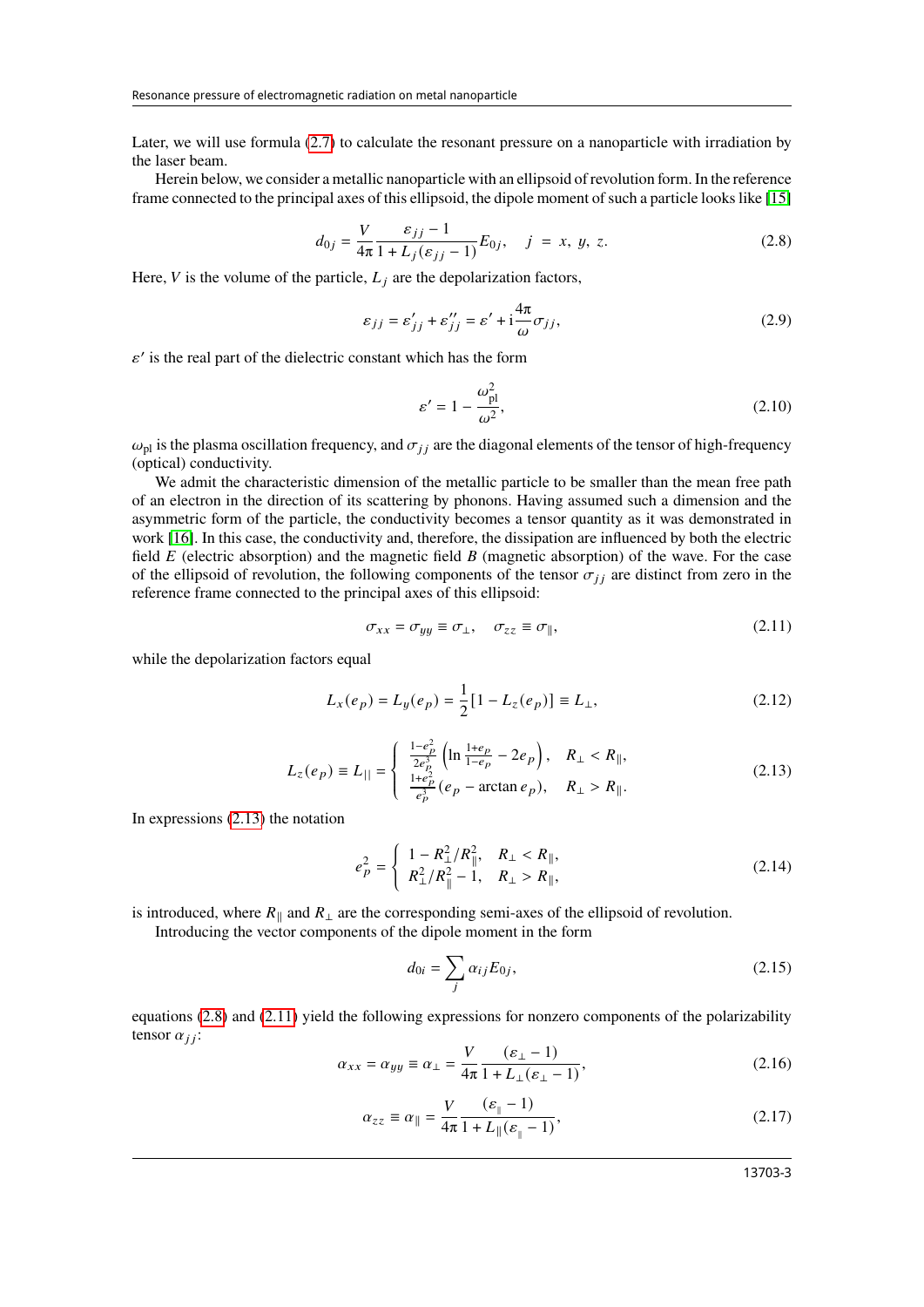where

$$
\varepsilon_{\parallel} = \varepsilon' + i\frac{4\pi}{\omega}\sigma_{\parallel}, \quad \varepsilon_{\perp} = \varepsilon' + i\frac{4\pi}{\omega}\sigma_{\perp}.
$$
 (2.18)

The expressions for  $\sigma_{\perp}$  and  $\sigma_{\parallel}$  under various specific conditions are presented in work [\[13\]](#page-9-13). In particular, if the electric absorption dominates, simple analytical expressions for the components  $\sigma_{\perp}$  and  $\sigma_{\parallel}$  can be obtained in the cases of strongly prolate ( $R_{\parallel} \gg R_{\perp}$ ) and strongly oblate ( $R_{\parallel} \ll R_{\perp}$ ) ellipsoids [\[13\]](#page-9-13):

$$
\sigma_{\parallel} \approx \frac{3}{2}\sigma_{\perp} \approx \frac{9\pi}{64} \frac{v_{\rm F}}{R_{\perp}} \frac{ne^2}{m\omega^2}, \quad (R_{\parallel} \gg R_{\perp}), \tag{2.19}
$$

$$
\sigma_{\parallel} \approx \frac{1}{2}\sigma_{\perp} \approx \frac{9}{16} \frac{v_{\rm F}}{R_{\parallel}} \frac{ne^2}{m\omega^2}, \quad (R_{\parallel} \ll R_{\perp}). \tag{2.20}
$$

<span id="page-3-1"></span>Here,  $v_F$  is the Fermi velocity, *n* is the concentration of electrons, and *m* is the electron mass.

For spherical particles ( $R_{\parallel} = R_{\perp} = R$ ), we obtain

<span id="page-3-0"></span>
$$
\sigma_{\parallel} = \sigma_{\perp} = \frac{3}{4} \frac{v_{\rm F}}{R} \frac{ne^2}{m\omega^2}.
$$
\n(2.21)

Formulae [\(2.19\)](#page-3-0) and [\(2.20\)](#page-3-1) are valid in the case of high-frequency fields, when the frequency of light is higher than the transit-time frequencies ( $\omega > v_F/R_{\perp}$ ,  $v_F/R_{\parallel}$ ).

Starting from formula [\(2.15\)](#page-2-3) using equation [\(2.11\)](#page-2-2), the dipole moment can be written down for an arbitrary coordinate system in the form

<span id="page-3-2"></span>
$$
\mathbf{d}_0 = \alpha_\perp \mathbf{E}_0 - (\alpha_\perp - \alpha_\parallel)(\mathbf{n} \mathbf{E}_0) \mathbf{n}.\tag{2.22}
$$

Here, **n** is a unit vector directed along the axis of revolution of the ellipsoid. Formulae [\(2.22\)](#page-3-2) and [\(2.7\)](#page-1-4) will serve as the basic ones for studying the light pressure on a nanoparticle.

## **3. Pressure caused by the action of an electromagnetic wave**

In order to obtain an explicit expression for the time-averaged pressure [\(2.7\)](#page-1-4), it is necessary to establish the coordinate dependence of the field **E**0. As the first example of such a dependence, we take this field having a linear polarization along  $x$ -axis. It looks as follows:

<span id="page-3-4"></span><span id="page-3-3"></span>
$$
\mathbf{E}_0 = (E_x, 0, 0), \quad E_x = E_0 e^{-x^2/(2a^2)} e^{ikz}, \tag{3.1}
$$

where  $\alpha$  is the radius of the light beam. Substituting expressions [\(2.22\)](#page-3-2) and [\(3.1\)](#page-3-3) into equations [\(2.7\)](#page-1-4), we obtain the expressions for nonzero components of the time-averaged particle pressure:

$$
\overline{\mathcal{P}}_x = -\frac{x}{2a^2} \left[ |E_0|^2 \operatorname{Re} \alpha_\perp + |\mathbf{E}_0 \mathbf{n}|^2 \operatorname{Re} (\alpha_\parallel - \alpha_\perp) \right],\tag{3.2}
$$

<span id="page-3-5"></span>
$$
\overline{\mathcal{P}}_z = \frac{k}{2} \left[ |E_0|^2 \operatorname{Im} \alpha_\perp + |\mathbf{E}_0 \mathbf{n}|^2 \operatorname{Im} (\alpha_\parallel - \alpha_\perp) \right],\tag{3.3}
$$

where  $\mathbf{E}_0^2$  is the energy density of electromagnetic field. For the linear field polarization along y-axis, one must change in equation [\(3.2\)](#page-3-4)  $x$  by  $y$ .

The real and imaginary parts of the polarizability tensor can be written as [\[16\]](#page-9-16)

$$
\operatorname{Re}\alpha_{\left(\frac{1}{\lambda}\right)} = \frac{V}{4\pi L_{\left(\frac{1}{\lambda}\right)}} \frac{\left[ (1 - \xi_m)\omega^2 - \omega_{\left(\frac{1}{\lambda}\right)}^2 \right] \left[ \omega^2 - \omega_{\left(\frac{1}{\lambda}\right)}^2 \right] + \left[ 2\omega\gamma_{\left(\frac{1}{\lambda}\right)} \right]^2}{\left[ \omega^2 - \omega_{\left(\frac{1}{\lambda}\right)}^2 \right]^2 + \left[ 2\omega\gamma_{\left(\frac{1}{\lambda}\right)} \right]^2},\tag{3.4}
$$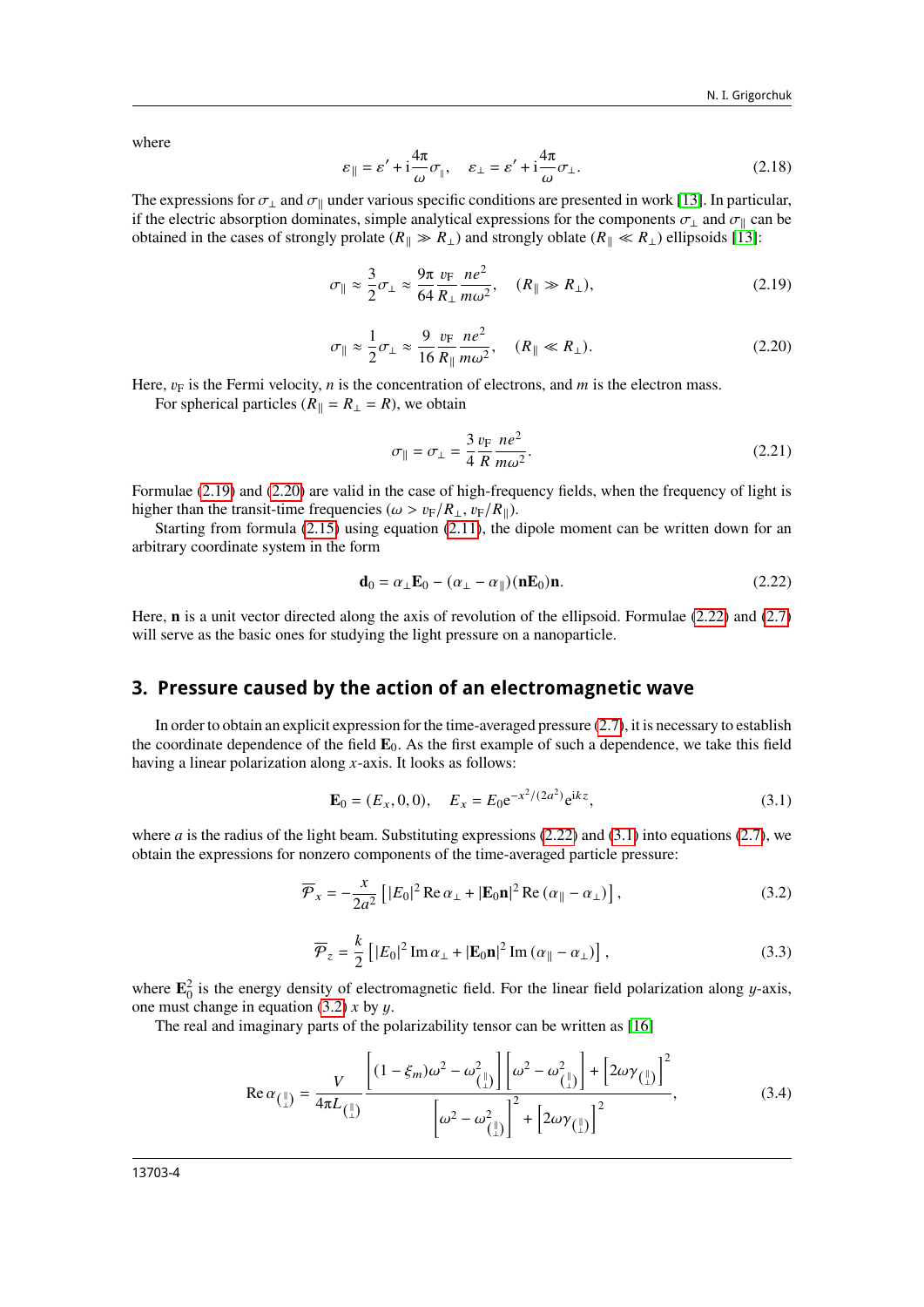<span id="page-4-0"></span>and

$$
\operatorname{Im}\alpha_{\left(\frac{||}{L}\right)} = \frac{V}{4\pi L_{\left(\frac{||}{L}\right)}} \frac{2\omega^3 \xi_m \gamma_{\left(\frac{||}{L}\right)}}{\left[\omega^2 - \omega_{\left(\frac{||}{L}\right)}^2\right]^2 + \left[2\omega \gamma_{\left(\frac{||}{L}\right)}\right]^2},\tag{3.5}
$$

<span id="page-4-9"></span>where we have introduced the notations

$$
V = \frac{4}{3}\pi R_{\parallel} R_{\perp}^2,
$$
\n(3.6)

$$
\xi_m = \frac{\epsilon_m}{\epsilon_m + L_{\left(\begin{smallmatrix} \parallel \end{smallmatrix}\right)} - L_{\left(\begin{smallmatrix} \parallel \end{smallmatrix}\right)} \epsilon_m},\tag{3.7}
$$

$$
\omega_{\binom{\parallel}{\perp}}^2 = \frac{L_{\binom{\parallel}{\perp}}}{\epsilon_m + L_{\binom{\parallel}{\perp}} - L_{\binom{\parallel}{\perp}} \epsilon_m} \omega_{\text{pl}}^2,\tag{3.8}
$$

<span id="page-4-8"></span>and

$$
\gamma_{\text{max}} \equiv \gamma_{\text{max}}(\omega) = \frac{2\pi L_{\text{max}}}{\epsilon_m + L_{\text{max}} - L_{\text{max}} \sigma_{\text{max}}} \sigma_{\text{max}}(\omega)
$$
(3.9)

represents the half-width of the resonance curve for the light polarized along ( $\parallel$ ) or across ( $\perp$ ) the revolution axis of the spheroid;  $\epsilon_m$  is the dielectric constant of the medium.

<span id="page-4-7"></span>For the particle of a spherical form emersed in the medium with  $\epsilon_m = 1$ , in the field of the same wave, one gets

$$
\overline{\mathcal{P}}_{z,\,\mathrm{sph}} = \frac{k}{2} e^{-x^2/a^2} E_0^2 \, \mathrm{Im} \, \alpha_{\mathrm{sph}},\tag{3.10}
$$

$$
\overline{\mathcal{P}}_{i,\text{sph}} = -\frac{x_i}{2a^2} e^{-x^2/a^2} E_0^2 \text{ Re } \alpha_{\text{sph}},
$$
\n(3.11)

<span id="page-4-2"></span>where  $x_i = x, y$  and

<span id="page-4-1"></span>Re 
$$
\alpha_{\rm sph} = R^3 \frac{(\varepsilon' - 1)(\varepsilon' + 2) + (4\pi\sigma/\omega)^2}{(\varepsilon' + 2)^2 + (4\pi\sigma/\omega)^2}
$$
, (3.12)

$$
\operatorname{Im}\alpha_{\rm sph} = R^3 \frac{12\pi\sigma/\omega}{(\varepsilon' + 2)^2 + (4\pi\sigma/\omega)^2},\tag{3.13}
$$

$$
\sigma = \frac{3}{16\pi} \frac{v_{\rm F}}{R} \left(\frac{\omega_{\rm pl}}{\omega}\right)^2.
$$
\n(3.14)

<span id="page-4-3"></span>Here, R is the radius of a spherical particle,  $\sigma$  is its high-frequency optical conductivity, and we take into account equation [\(2.10\)](#page-2-4). Expressions [\(3.4\)](#page-3-5) and [\(3.5\)](#page-4-0), obtained for spheroidal particles, clearly transforms into the corresponding expressions [\(3.12\)](#page-4-1) and [\(3.13\)](#page-4-2) for spherical particles with the account of the equality  $L_{\parallel} = L_{\perp} = 1/3$ . Then, the conductivity becomes a scalar quantity, specified in the form [\(3.14\)](#page-4-3). At the plasma frequency, the real part of the permittivity tends to zero.

Consider now the elliptical polarized Gaussian beam:

<span id="page-4-4"></span>
$$
\mathbf{E}_0 = (\mathbf{b}_1 + i\mathbf{b}_2)e^{-(x^2 + y^2)/2a^2}e^{ikz},
$$
\n(3.15)

$$
\mathbf{b}_1 = (b_1, 0, 0), \quad \mathbf{b}_2 = (0, b_2, 0). \tag{3.16}
$$

<span id="page-4-5"></span>In this case, after substituting equations  $(3.15)$ ,  $(3.16)$ , and  $(2.22)$  into equation  $(2.7)$ , we obtain

<span id="page-4-6"></span>
$$
\overline{\mathcal{P}}_i = -\frac{x}{2a^2} e^{-(x^2 + y^2)/a^2} \{ (b_1^2 + b_2^2) \operatorname{Re} \alpha_\perp + [(\mathbf{n} \mathbf{b}_1)^2 + (\mathbf{n} \mathbf{b}_2)^2] \operatorname{Re} (\alpha_\parallel - \alpha_\perp) \},
$$
\n(3.17)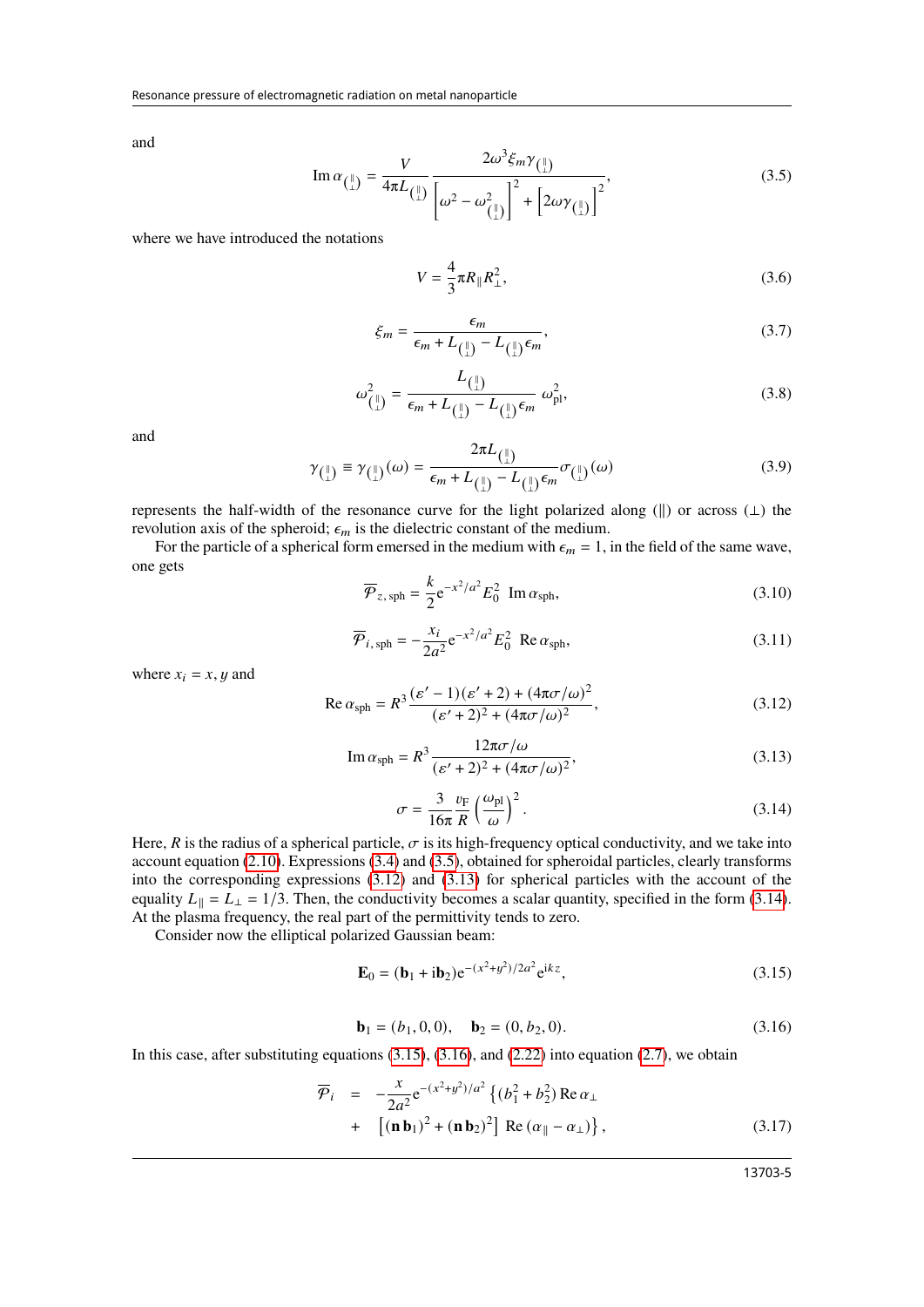with  $i = x, y$ ,

<span id="page-5-0"></span>
$$
\overline{\mathcal{P}}_z = \frac{k}{2} e^{-(x^2+y^2)/a^2} \left\{ (b_1^2 + b_2^2) \operatorname{Im} \alpha_\perp \right. \n+ \left[ (\mathbf{n} \,\mathbf{b}_1)^2 + (\mathbf{n} \,\mathbf{b}_2)^2 \right] \operatorname{Im} (\alpha_\parallel - \alpha_\perp) \right\}. \tag{3.18}
$$

One should bear in mind that **n** is a unit vector directed along the revolution axis of the ellipsoid. We see that in this case, the light pressure depends on two angles — between vectors **n** and  $\mathbf{b}_1$  and between **n** and **b**<sub>2</sub> vectors.

If the components of the unit vector, appearing in equation [\(2.22\)](#page-3-2), in a spherical coordinate system are represented as

$$
n_x = \sin \theta \cos \varphi, \quad n_y = \sin \theta \sin \varphi, \quad n_z = \cos \theta,
$$
 (3.19)

then the products  $\mathbf{nb}_1$  and  $\mathbf{nb}_2$  in equations [\(3.17\)](#page-4-6) and [\(3.18\)](#page-5-0), respectively, become

$$
\mathbf{nb}_1 = b_1 \sin \theta \cos \varphi, \quad \mathbf{nb}_2 = b_2 \sin \theta \sin \varphi.
$$
 (3.20)

In this case, the ratio of the average values of the light pressure on a metal particle, having spheroidal and spherical forms in the direction of incidence of the radiation can be written, using equations [\(3.18\)](#page-5-0) and [\(3.10\)](#page-4-7), as follows

<span id="page-5-1"></span>
$$
\frac{\overline{\mathcal{P}}_z}{\overline{\mathcal{P}}_z|_{\text{sph}}} = \frac{\text{Im}\,\alpha_\perp}{\text{Im}\,\alpha_{\text{sph}}} + \sin^2\theta \frac{(b_1\cos\varphi)^2 + (b_2\sin\varphi)^2}{b_1^2 + b_2^2} \frac{\text{Im}\,(a_{\parallel} - a_{\perp})}{\text{Im}\,\alpha_{\text{sph}}}.
$$
(3.21)

From equation [\(3.21\)](#page-5-1), one can see that, contrary to the particles having a spherical form (when  $\alpha_{\perp} = \alpha_{\parallel}$ ), the light pressure components for the nanoparticles with the ellipsoid of revolution geometry acquire the dependence on the angle between the field direction and the revolution axis of the ellipsoid. In addition, these components depend on the particle's form itself, which is determined by the depolarization factors  $L_i$ included in the diagonal components of the tensor  $\alpha_{ij}$ . An analogous relation one can also obtain for the ratio of the conservative pressure components  $P_i$  if the imaginary parts of  $\alpha$  in equation [\(3.21\)](#page-5-1) are replaced by their real parts.

In the case of circular polarization,  $\mathbf{b}_1 = \mathbf{b}_2 = \mathbf{b}$ , so that

$$
(\mathbf{n}\,\mathbf{b}_1)^2 + (\mathbf{n}\,\mathbf{b}_2)^2 = (n_x^2 + n_y^2)b^2 = (1 - n_z^2)b^2.
$$
 (3.22)

That is, in this case, only the dependence on the angle between the vector **n** and the direction of the beam propagation survives.

Thus, similarly to the cases of plane-polarized and circularly polarized light beams, the time-averaged light pressure that tests a non-spherical metallic nanoparticle becomes angle-dependent. In addition, this pressure depends on the particle's form through the components  $\alpha_{\perp}$  and  $\alpha_{\parallel}$  of the polarization tensor; this dependence manifests itself to the maximal extent in the infra-red range of the spectrum (in the vicinity of the CO<sub>2</sub>-laser frequency). For example, taking  $\omega_{\text{pl}} \approx 8 \cdot 10^{15} \text{ s}^{-1}$  for gold and  $\omega = 2 \cdot 10^{14} \text{ s}^{-1}$  for the CO<sub>2</sub>-laser frequency, we obtain  $\varepsilon' \approx -1600$ . Therefore, the combinations  $L_{\perp, \|}(\varepsilon_{\perp, \|}-1)$  that enter the denominators of formula [\(2.16\)](#page-2-5) or [\(2.17\)](#page-2-6) will be approximately equal

$$
L_{\parallel, \perp}(\varepsilon_{\parallel, \perp} - 1) \approx -1600 L_{\parallel, \perp}.
$$
\n(3.23)

Since the quantities  $L_{\parallel}$  and  $L_{\perp}$  may vary from 0 to 1 (provided that  $2L_{\perp} + L_{\parallel} = 1$ ), it is clear to what extent the quantity [\(3.2\)](#page-3-4) and, respectively, the quantities  $\alpha_{\perp}$  and  $\alpha_{\parallel}$  can be sensitive to the form of a metallic particle within this range of frequencies.

#### **4. Light pressure at plasmon resonance**

From equations [\(3.4\)](#page-3-5) and [\(3.5\)](#page-4-0) it is easy to determine the real and imaginary parts of  $\alpha_{\parallel,\perp}$  at resonance frequencies

Re 
$$
\alpha_{\parallel,\perp} = \frac{V}{4\pi L_{\parallel,\perp}}
$$
, Im  $\alpha_{\parallel,\perp} = \frac{V}{(4\pi L_{\parallel,\perp})^2} \frac{\omega_{\parallel,\perp}}{\sigma_{\parallel,\perp}}$ . (4.1)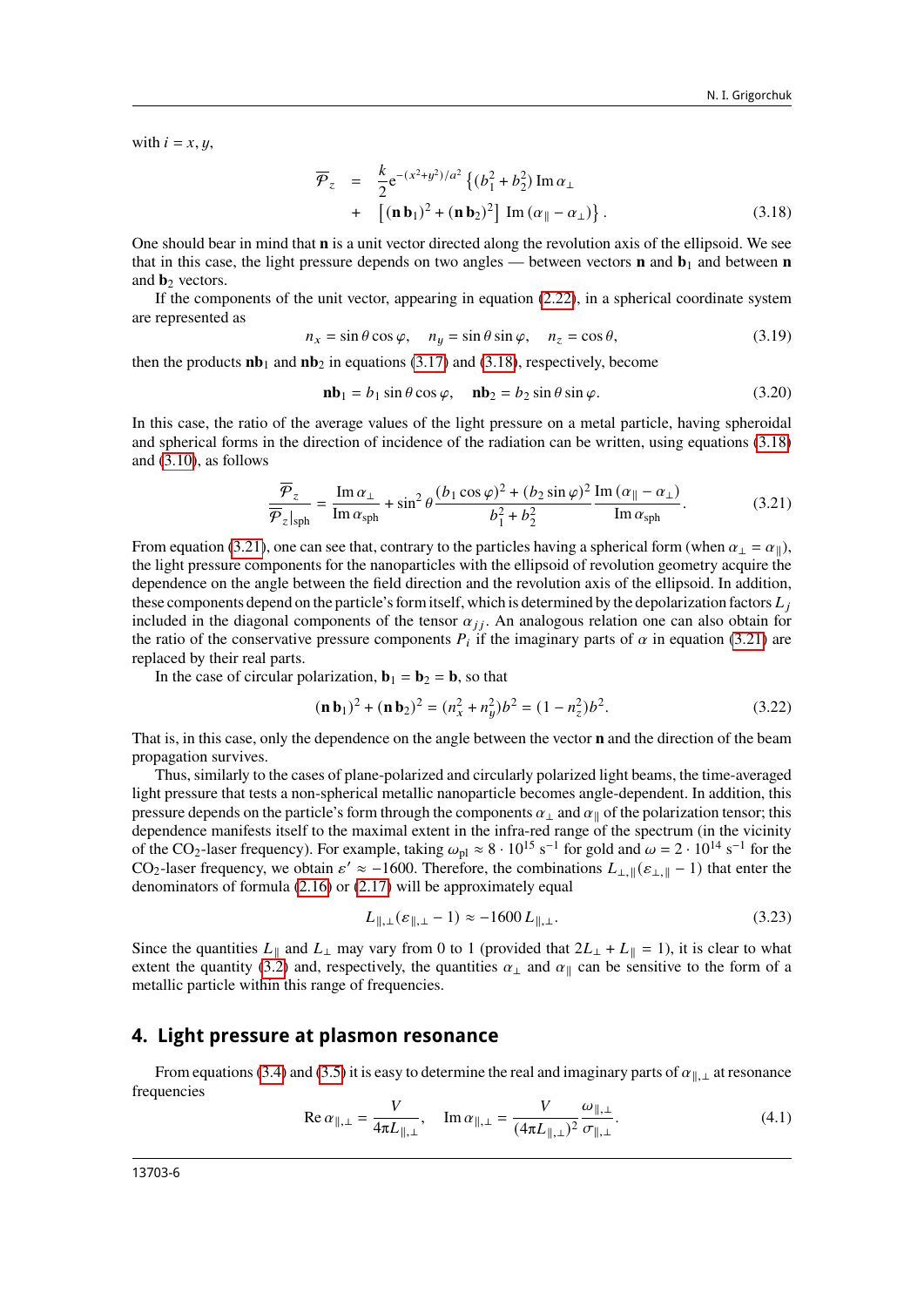For a specified frequency, one can always choose a geometric form of the particle such that it will experience a resonant increase of the absorption with electromagnetic light pressure. In particular, for particles of spheroidal shape, there exist two forms of the spheroid which can resonantly absorb radiation. The converse is also true: a nanoparticle of an arbitrary geometric shape will absorb resonantly at least one frequency. The higher is the degree of symmetry of the particle, the smaller is the number of resonant frequencies that it can absorb. For example, a spherical particle has one resonant frequency, a spheroidal particle has got two, and an ellipsoidal particle three.

As one can see from equation [\(3.21\)](#page-5-1), the value of the ratio of light pressures on a metallic particle depends both on the angle of light incidence  $\theta$  and on the light polarization angle  $\varphi$ . Studies have shown that this ratio reaches a maximum value at the angle of incidence equal to  $\theta = \pi/2$ . Setting the angle in equation [\(3.21\)](#page-5-1) equal to  $\theta = \pi/2$ , let us investigate here how this relation changes for different polarizations of the incident Gaussian beam with a change in the shape of the nanoparticle. As an example, select the Cu nanoparticle.

Figure [1](#page-6-0) illustrates the ratio of the light pressure on spheroidal Cu nanoparticle to the light pressure on spherical Cu nanoparticle in the direction of incidence of the laser beam, as a function of the deviation of the shape of the particle from the spherical one. The frequency of laser beam was chosen as  $\omega = 2.9 \cdot 10^{15} \text{ s}^{-1}$ , which is close to the plasmon modes in copper and  $\epsilon_m = 1$ . As one can see, the resonant light pressure at that frequency is experienced by particles close to spherical shape. Figure [2](#page-7-0) shows the same dependence for the laterally directed forces. Here and below, the force calculations are done using equation [\(3.21\)](#page-5-1) and the analogous expression obtained with the replacement Im  $\rightarrow$  Re for the  $i$ -th pressure. As is seen in figure [1,](#page-6-0) the light pressure on the Cu particle at the plasmon resonance in the direction of incidence of the laser beam can be hundreds of times greater than the pressure experienced by a spherical particle of an equal volume.



<span id="page-6-0"></span>**Figure 1.** (Colour online) The ratio of the light pressure on spheroidal Cu nanoparticle to the pressure on spherical Cu nanoparticle of an equal volume with the radius of 100  $\AA$ , as a function of the Cu shape, in the direction of the action of the laser beam with frequency  $\omega \approx 2.9 \cdot 10^{15} \text{ s}^{-1}$  for the different polarization: curve 1 (short-dashed line) corresponds to the linear polarization; curve 2 (long-dashed line) corresponds to the elliptical polarization with  $b_1/b_2 = 1/2$ ; curve 3 (solid line) corresponds to the circular polarization.

In the lateral directions (figure [2\)](#page-7-0), this factor is considerably smaller, not exceeding ten times. In this case, the light pressures ratio has both positive and negative value that speaks for the attractive or repulsive nature of the force (the "radiation wind") acting on a nanoparticle in this direction. It reaches the maximum in absolute value at the angle  $\varphi = \pi/2$ .

With an increasing frequency of the incident radiation, the plasmon resonance occurs in prolate nanoparticles with a greater ratio of  $R_{\perp}/R_{\parallel}$ , while for oblate nanoparticles it occurs with smaller values of  $R_{\perp}/R_{\parallel}$ . In the last case, the pressure forces on the nanoparticle fall off in absolute value.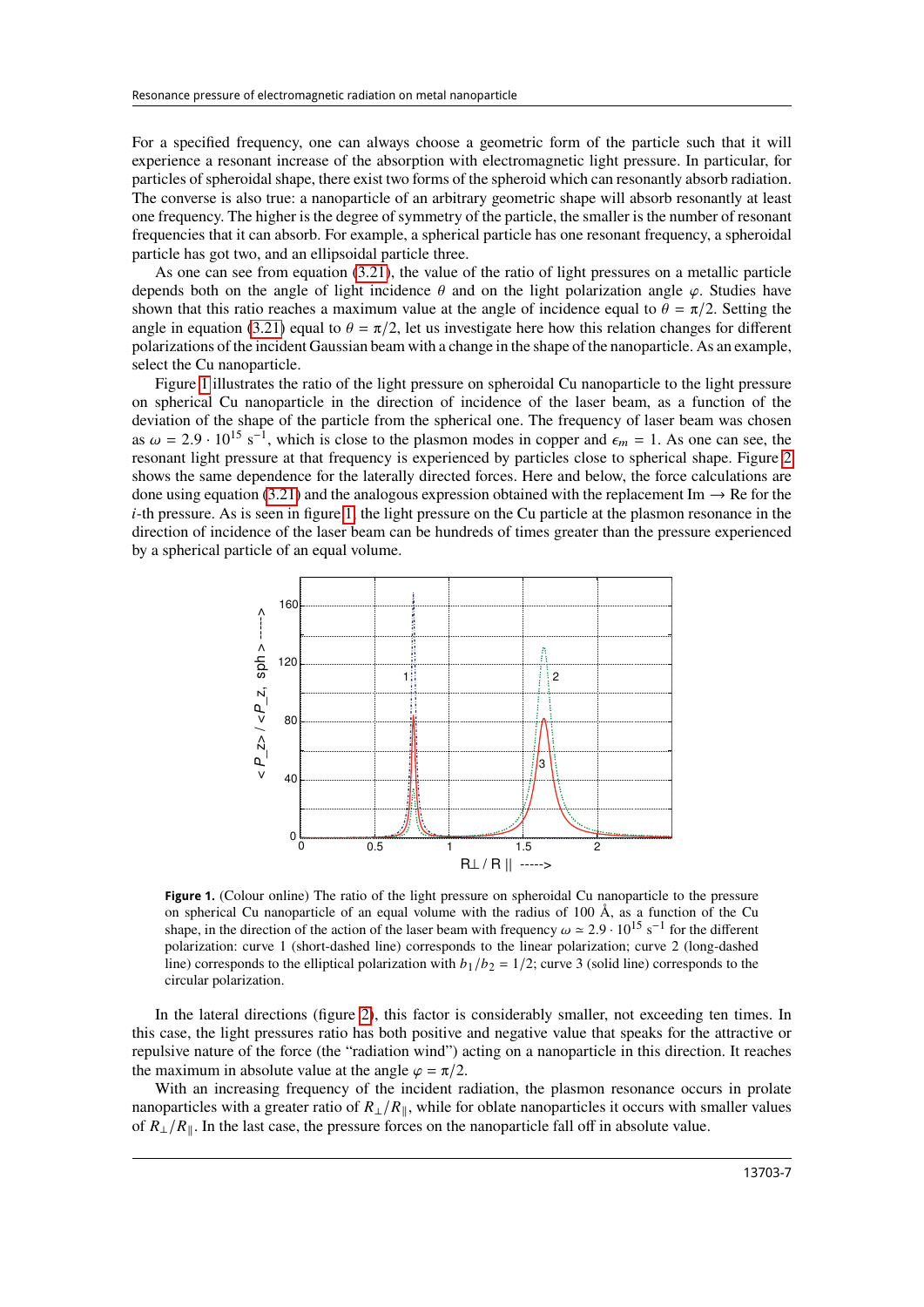

<span id="page-7-0"></span>**Figure 2.** (Colour online) The same as in figure [1](#page-6-0) for the lateral  $x$ -direction of the action of the laser beam.

It is also seen (figure [2\)](#page-7-0) that together with the resonance for prolate particles there is also a resonance for oblate particles in the lateral directions, and for low degrees of oblateness this resonance is not suppressed by attenuation as it would be the case at  $CO<sub>2</sub>$ -laser frequency. In the direction of incidence of the radiation along the z axis (figure [1\)](#page-6-0), the resonances appear in the form of peaks lying on each side from the spherical shape  $R_{\perp}/R_{\parallel}=1$ .

At the pointed above plasmon frequency for Cu, the resonance light pressure will be manifest itself [in accordance with equations [\(3.8\)](#page-4-8) and [\(2.13\)](#page-2-0)] for both prolate and oblate nanoparticles with the following values of the ratio  $R_{\perp}/R_{\parallel} = 0.763$ , and  $R_{\perp}/R_{\parallel} = 1.64$ , respectively. Consequently, the left-hand peak (figure [1\)](#page-6-0) and resonance (figure [2\)](#page-7-0) pertain to the prolate metal particle, while the right-hand peak and resonance belong to the oblate metal particle.

With a decrease in the angle of fall  $\theta$  (with a fixed angle  $\varphi$ ), the peak and resonance for the prolate Cu nanoparticle are suppressed, whereas for the oblate Cu nanoparticle they reach maximum values. For a specified orientation (i.e., fixed  $\theta$ ), the enhancement or suppression of the peaks and resonances in Cu nanoparticles of different shape can be reached by a suitable choice of polarization of the incident radiation [\[17\]](#page-9-17).

With a change in the shape of the nanoparticle there occurs a shift of the plasmon peaks of the light pressure. To elucidate the nature of these shifts with the change in the degree of oblateness or prolateness of the Cu nanoparticle, in figure [3](#page-8-0) we have plotted the frequency dependence for the ratio of the light pressure on nanoparticles with different shapes at fixed angles. The weak peaks 3 and 4 in this figure pertain to the Cu nanoparticles which are close to spherical in shape.

As can be seen from figure [3,](#page-8-0) the oblate nanoparticles manifest a resonant light pressure at longer wavelengths (curves 1, 2) in comparison with a spherical metallic nanoparticle, and the prolate nanoparticles manifest it at shorter wavelengths (curves 5, 6). Here, the tails of the peaks of the oblate nanoparticles extend toward the long-wavelength side of the spectrum, while those of the prolate nanoparticles extend toward the short-wavelength side. As the flatness of the nanoparticle increases (curve 1), the resonance pressure peak on a nanoparticle increases in absolute value and shifts to the longer wavelengths, while with an increasing elongation of the nanoparticle (curve 6) there is, in addition to an increase of its pressure, the shift of the peak to the shorter wavelengths of the spectrum takes place.

The peaks labeled by numbers with a prime in figure [3](#page-8-0) arise together with the peaks labeled with the corresponding unprimed numbers; as is seen from equation [\(3.7\)](#page-4-9), this is due to the fact that they fall into the established spectrum of  $R_{\perp}/R_{\parallel}$  values. Their intensity depends on two factors: the orientation of the particle with respect to the incident radiation and/or polarization of the radiation. In the given example, the height of the primed peaks can be controlled by means of the angle  $\theta$ ; they vanish for  $\theta \to 0$ .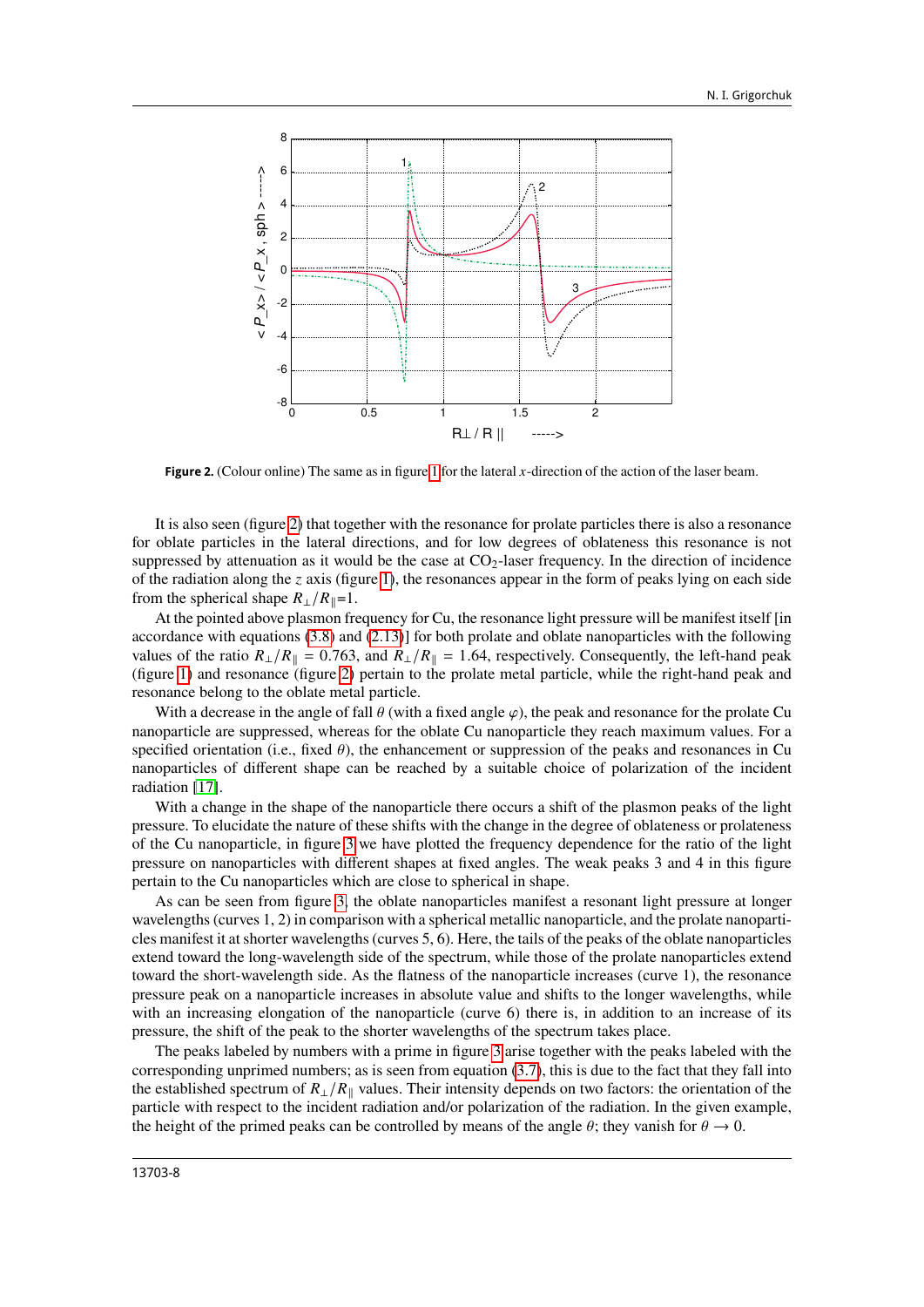

<span id="page-8-0"></span>**Figure 3.** (Colour online) Frequency dependence of the ratio of light pressure on Cu nanoparticle with a spheroidal shape and the light pressure on the spherical Cu nanoparticle of an equal volume in the direction of incident laser beam for nanoparticles with the radius of 100 Å and different  $R_{\perp}/R_{\parallel}$ : 1.8 (1), 1.5 (2), 1.05 (3), 0.95 (4) 0.5 (5) 0.1 (6); for angles  $\varphi = \pi/4$ ,  $\theta = \pi/12$ .  $\epsilon_m = 1$ .

It should be noted that for prolate nanoparticles, the growth of the intensity and the shift of the peak tend to saturation with an increasing prolateness of the nanoparticle, after which a further increase of the prolateness leads to a fall-off of the values of the light pressure on a nanoparticle and the shift of the peak does not occur. Estimates show that for  $R_{\perp}/R_{\parallel} = 1/64$ , the peak has already become rather wide, and its shift is not very noticeable in comparison with that for  $R_{\perp}/R_{\parallel} = 1/32$ , for example.

#### **5. Discussions**

We have considered the radiation pressure on a very small (Rayleigh) metal particle when the dipole approximation can be applied. The effects of resonant radiation pressure on neutral nanoparticles were studied previously by Gómes-Medina with coauthors [\[3\]](#page-9-3). They showed that a small particle in a hollow waveguide can be strongly accelerated along the guide axis while being highly confined in a narrow zone of the cross section of the guide. In the general case, whether a neutral nanoparticle will be attracted to or pushed away from the high-intensity region of the laser field and accelerated depends on the ratio of the components of the gradient and scattering-absorbing forces [\[7\]](#page-9-7).

In section 3 it was implicitly assumed that the metallic nanoparticle is placed at the center of the beam. If one considers the deviation of metallic nanoparticle placement from the center of the beam, then, depending on the ratio of the pressure force to the mass of the particle, one should most likely expect one of the two scenarios: either its revolution ([\[10\]](#page-9-10)) around an axis passing through the center of mass, or acceleration in the direction of the beam.

## **6. Conclusion**

We have obtained analytical expressions for the force of resonance pressure on a spheroidal metallic nanoparticle which is exerted by a laser beam averaged over a period of the incident wave. It is shown that the pressure components can substantially depend on the shape of the particle as well as on the angles that define its orientation both relative to the direction of the incident radiation and relative to the polarization of the beam.

We have investigated the behavior of the electromagnetic pressure force on a nanoparticle near plasmon resonances in spheroidal nanoparticles in relation to the shape and orientation of the nanoparticle. We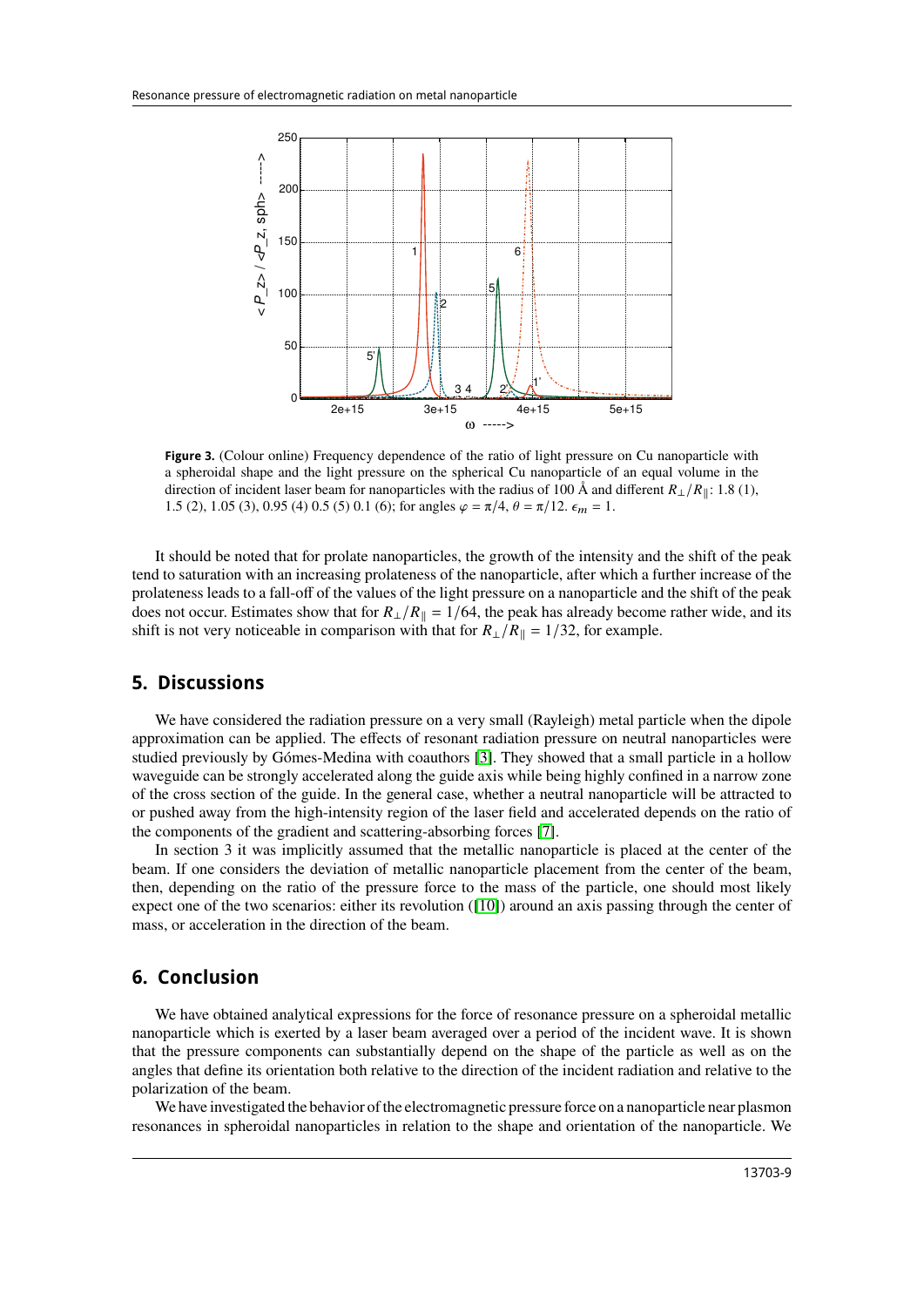have found the shift of the resonance peak of the pressure towards longer wavelengths for more oblate metallic nanoparticles and towards shorter wavelengths for more prolate ones. We have established that the value of the light pressure with the laser beam action on spheroidal metallic nanoparticle can differ by orders of magnitude from the analogous light pressure acting on a spherical metallic particle of the same volume.

## **Acknowledgements**

Author is grateful to the Program of the Fundamental Research of the Department of Physics and Astronomy of the National Academy of Sciences of Ukraine (NASU) (0121U109816) for financial support of this work.

## <span id="page-9-0"></span>**References**

- <span id="page-9-1"></span>1. Iida T., Ishihara H., Phys. Rev. Lett., 2003, **90**, 057403, doi[:10.1103/PhysRevLett.90.057403.](https://doi.org/10.1103/PhysRevLett.90.057403)
- <span id="page-9-2"></span>2. Perner M., Gresillon S., März J., von Plessen G., Feldmann J., Porstendorfer J., Berg K.-J., Berg G., Phys. Rev. Lett., 2000, **85**, 792–795, doi[:10.1103/PhysRevLett.85.792.](https://doi.org/10.1103/PhysRevLett.85.792)
- <span id="page-9-3"></span>3. Gómez-Medina R., San José P., García-Martín A., Lester M., Nieto-Vesperinas M., Sáenz J. J., Phys. Rev. Lett., 2001, **86**, 4275–4278, doi[:10.1103/PhysRevLett.86.4275.](https://doi.org/10.1103/PhysRevLett.86.4275)
- <span id="page-9-4"></span>4. Rawson E. G., May A. D., Appl. Phys. Lett., 1966, **8**, 93–96, doi[:10.1063/1.1754503.](https://doi.org/10.1063/1.1754503)
- <span id="page-9-5"></span>5. Ashkin A., Phys. Rev. Lett., 1970, **24**, 156–159, doi[:10.1103/PhysRevLett.24.156.](https://doi.org/10.1103/PhysRevLett.24.156)
- <span id="page-9-6"></span>6. Ashkin A., Dziedzic J. M., Phys. Rev. Lett., 1977, **38**, 1351–1354, doi[:10.1103/PhysRevLett.38.1351.](https://doi.org/10.1103/PhysRevLett.38.1351)
- <span id="page-9-7"></span>7. Arias-González J. R., Nieto-Vesperinas M., J. Opt. Soc. Am. A, 2003, **20**, 1201–1209, doi[:10.1364/JOSAA.20.001201.](https://doi.org/10.1364/JOSAA.20.001201)
- <span id="page-9-8"></span>8. Novotny L., Bian R. X., Xie X. S., Phys. Rev. Lett., 1997, **79**, 645–648, doi[:10.1103/PhysRevLett.79.645.](https://doi.org/10.1103/PhysRevLett.79.645)
- <span id="page-9-9"></span>9. Chaumet P. C., Rahmani A., Nieto-Vesperinas M., Phys. Rev. B., 2005, **71**, 045425, doi[:10.1103/PhysRevB.71.045425.](https://doi.org/10.1103/PhysRevB.71.045425)
- <span id="page-9-10"></span>10. Grigorchuk N. I., J. Opt. Soc. Am. B, 2018, **35**, 2851–2858, doi[:10.1364/JOSAB.35.002851.](https://doi.org/10.1364/JOSAB.35.002851)
- <span id="page-9-11"></span>11. Song N., Li R., Sun H., Zhang J., Wei B., Zhang S., Mitri F. G., J. Quant. Spectrosc. Radiat. Transfer, 2020, **245**, 106853, doi[:10.1016/j.jqsrt.2020.106853.](https://doi.org/10.1016/j.jqsrt.2020.106853)
- <span id="page-9-12"></span>12. Sukhov S., Dogariu A., Rep. Prog. Phys., 2017, **80**, 112001, doi[:10.1088/1361-6633/aa834e.](https://doi.org/10.1088/1361-6633/aa834e)
- <span id="page-9-13"></span>13. Tomchuk P. M., Grigorchuk N. I., Phys. Rev. B, 2006, **73**, 155423, doi[:10.1103/PhysRevB.73.155423.](https://doi.org/10.1103/PhysRevB.73.155423)
- <span id="page-9-14"></span>14. Grigorchuk N. I., Europhys. Lett., 2018, **121**, 67003, doi[:10.1209/0295-5075/121/67003.](https://doi.org/10.1209/0295-5075/121/67003)
- <span id="page-9-15"></span>15. Bohren C. F., Huffman D. R., Absorption and Scattering of Light by Small Particles, Wiley, Weinheim, 2004.
- <span id="page-9-16"></span>16. Grigorchuk N. I., Europhys. Lett., 2012, **97**, 45001, doi[:10.1209/0295-5075/97/45001.](https://doi.org/10.1209/0295-5075/97/45001)
- <span id="page-9-17"></span>17. Kimura H., Mann I., J. Quant. Spectrosc. Radiat. Transfer, 1998, **60**, 425–438, doi[:10.1016/S0022-](https://doi.org/10.1016/S0022-4073(98)00017-X) [4073\(98\)00017-X.](https://doi.org/10.1016/S0022-4073(98)00017-X)